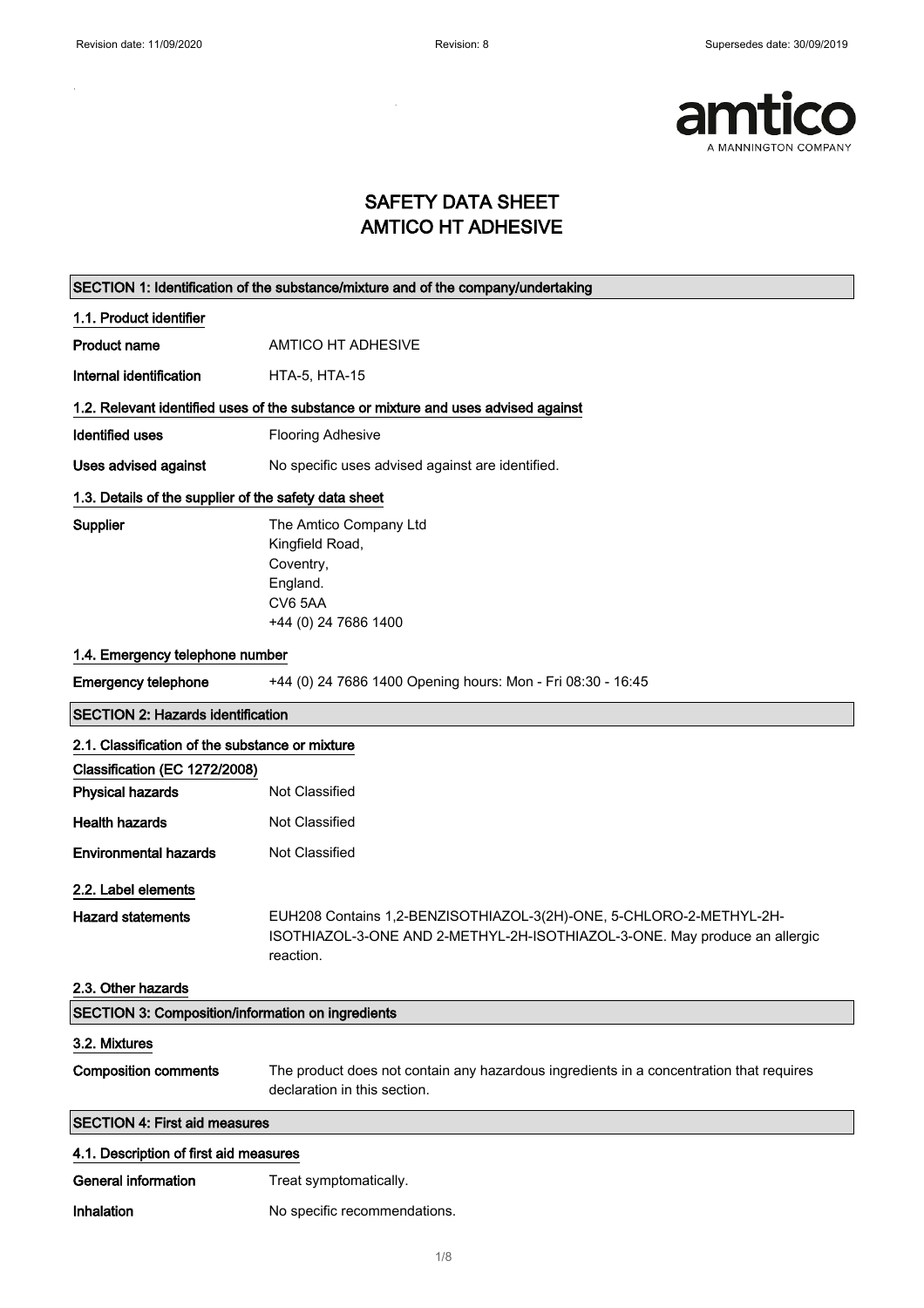| Ingestion                                                  | Rinse mouth thoroughly with water. Give plenty of water to drink. Do not induce vomiting. Get<br>medical attention if any discomfort continues.                     |
|------------------------------------------------------------|---------------------------------------------------------------------------------------------------------------------------------------------------------------------|
| Skin contact                                               | Wash skin thoroughly with soap and water. Remove contaminated clothing. Get medical<br>attention if irritation persists after washing.                              |
| Eye contact                                                | Rinse immediately with plenty of water. Continue to rinse for at least 15 minutes. Get medical<br>attention if any discomfort continues.                            |
|                                                            | 4.2. Most important symptoms and effects, both acute and delayed                                                                                                    |
| <b>General information</b>                                 | The product is considered to be a low hazard under normal conditions of use.                                                                                        |
| Inhalation                                                 | No specific symptoms known.                                                                                                                                         |
| Ingestion                                                  | No specific symptoms known.                                                                                                                                         |
| Skin contact                                               | May cause sensitisation or allergic reactions in sensitive individuals.                                                                                             |
| Eye contact                                                | May cause temporary eye irritation.                                                                                                                                 |
|                                                            | 4.3. Indication of any immediate medical attention and special treatment needed                                                                                     |
| Notes for the doctor                                       | Treat symptomatically.                                                                                                                                              |
| <b>SECTION 5: Firefighting measures</b>                    |                                                                                                                                                                     |
| 5.1. Extinguishing media                                   |                                                                                                                                                                     |
| Suitable extinguishing media                               | The product is not flammable. Use fire-extinguishing media suitable for the surrounding fire.                                                                       |
| 5.2. Special hazards arising from the substance or mixture |                                                                                                                                                                     |
| Specific hazards                                           | None known.                                                                                                                                                         |
| <b>Hazardous combustion</b><br>products                    | Does not decompose when used and stored as recommended.                                                                                                             |
| 5.3. Advice for firefighters                               |                                                                                                                                                                     |
| Protective actions during<br>firefighting                  | No specific firefighting precautions known.                                                                                                                         |
| for firefighters                                           | Special protective equipment  Wear chemical protective suit.                                                                                                        |
| <b>SECTION 6: Accidental release measures</b>              |                                                                                                                                                                     |
|                                                            | 6.1. Personal precautions, protective equipment and emergency procedures                                                                                            |
| <b>Personal precautions</b>                                | Wear protective gloves, eye and face protection.                                                                                                                    |
| 6.2. Environmental precautions                             |                                                                                                                                                                     |
| <b>Environmental precautions</b>                           | Do not discharge into drains or watercourses or onto the ground.                                                                                                    |
| 6.3. Methods and material for containment and cleaning up  |                                                                                                                                                                     |
| Methods for cleaning up                                    | Contain and absorb spillage with sand, earth or other non-combustible material. Collect and<br>place in suitable waste disposal containers and seal securely.       |
| 6.4. Reference to other sections                           |                                                                                                                                                                     |
| Reference to other sections                                | For personal protection, see Section 8. See Section 11 for additional information on health<br>hazards. Collect and dispose of spillage as indicated in Section 13. |
| <b>SECTION 7: Handling and storage</b>                     |                                                                                                                                                                     |
| 7.1. Precautions for safe handling                         |                                                                                                                                                                     |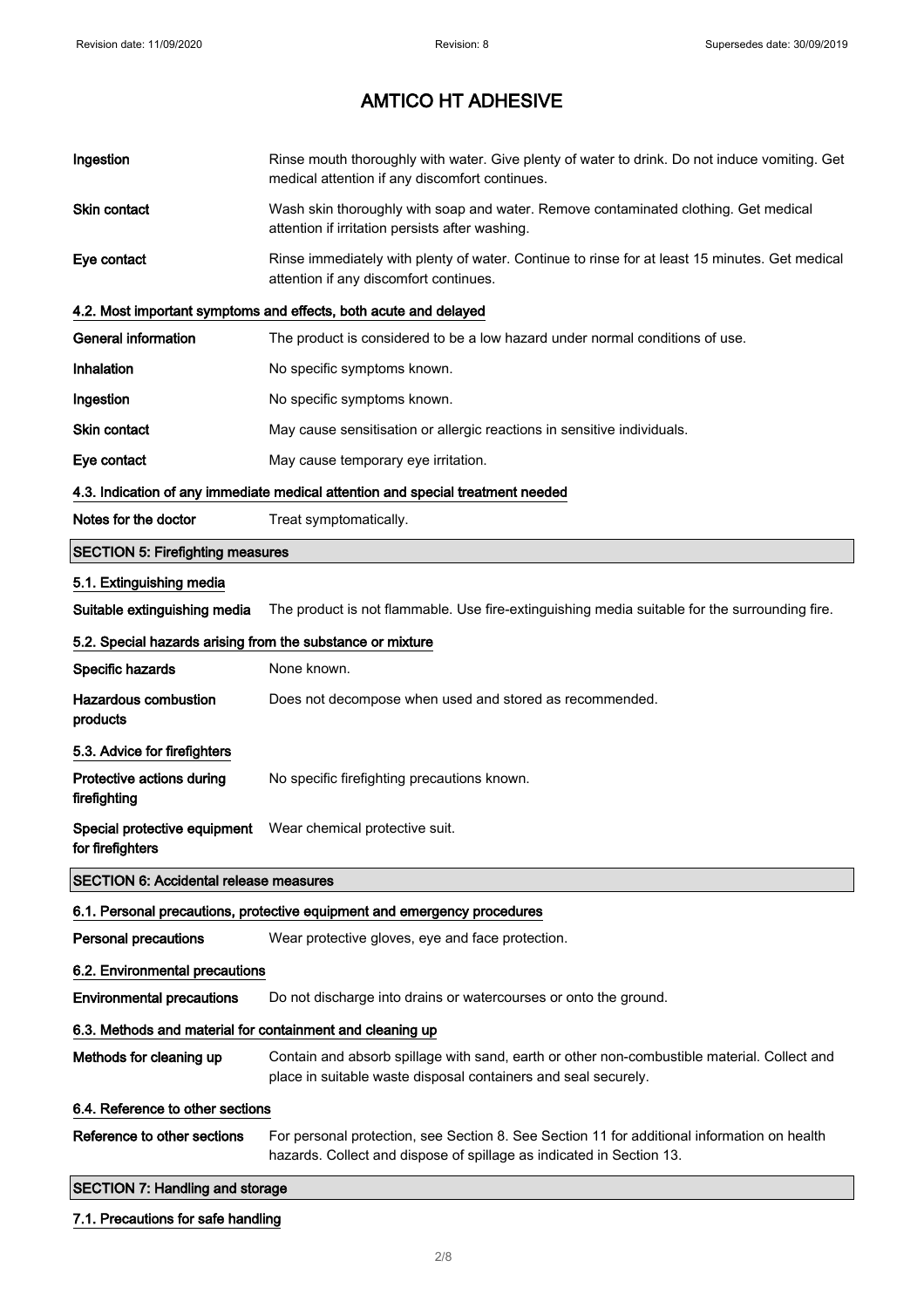| <b>Usage precautions</b>                                   | Provide adequate ventilation. Good personal hygiene procedures should be implemented.                                                                                     |
|------------------------------------------------------------|---------------------------------------------------------------------------------------------------------------------------------------------------------------------------|
| Advice on general<br>occupational hygiene                  | Wash at the end of each work shift and before eating, smoking and using the toilet.                                                                                       |
|                                                            | 7.2. Conditions for safe storage, including any incompatibilities                                                                                                         |
| <b>Storage precautions</b>                                 | Protect from freezing and direct sunlight. Keep away from food, drink and animal feeding<br>stuffs. Store in tightly-closed, original container.                          |
| 7.3. Specific end use(s)                                   |                                                                                                                                                                           |
| Specific end use(s)                                        | The identified uses for this product are detailed in Section 1.2.                                                                                                         |
| <b>SECTION 8: Exposure controls/Personal protection</b>    |                                                                                                                                                                           |
| 8.1. Control parameters                                    |                                                                                                                                                                           |
| 8.2. Exposure controls                                     |                                                                                                                                                                           |
| Protective equipment                                       |                                                                                                                                                                           |
|                                                            |                                                                                                                                                                           |
| Appropriate engineering<br>controls                        | Provide adequate ventilation.                                                                                                                                             |
| Eye/face protection                                        | Eyewear complying with an approved standard should be worn if a risk assessment indicates<br>eye contact is possible.                                                     |
| Hand protection                                            | Chemical-resistant, impervious gloves complying with an approved standard should be worn if<br>a risk assessment indicates skin contact is possible.                      |
| Other skin and body<br>protection                          | No specific requirements are anticipated under normal conditions of use.                                                                                                  |
| Hygiene measures                                           | Provide eyewash station. No specific hygiene procedures recommended but good personal<br>hygiene practices should always be observed when working with chemical products. |
| <b>Respiratory protection</b>                              | No specific recommendations.                                                                                                                                              |
| <b>SECTION 9: Physical and chemical properties</b>         |                                                                                                                                                                           |
| 9.1. Information on basic physical and chemical properties |                                                                                                                                                                           |
| Appearance                                                 | Viscous liquid.                                                                                                                                                           |
| Colour                                                     | White/off-white.                                                                                                                                                          |
| Odour                                                      | Characteristic.                                                                                                                                                           |
| <b>Odour threshold</b>                                     | Not determined.                                                                                                                                                           |
| pH                                                         | pH (concentrated solution): 7 - 8                                                                                                                                         |
| <b>Melting point</b>                                       | Not applicable.                                                                                                                                                           |
| Initial boiling point and range                            | Not determined.                                                                                                                                                           |
| Flash point                                                | Not applicable.                                                                                                                                                           |
| <b>Evaporation rate</b>                                    | Not determined.                                                                                                                                                           |
|                                                            |                                                                                                                                                                           |

Evaporation factor **Not determined.** Flammability (solid, gas) Not applicable.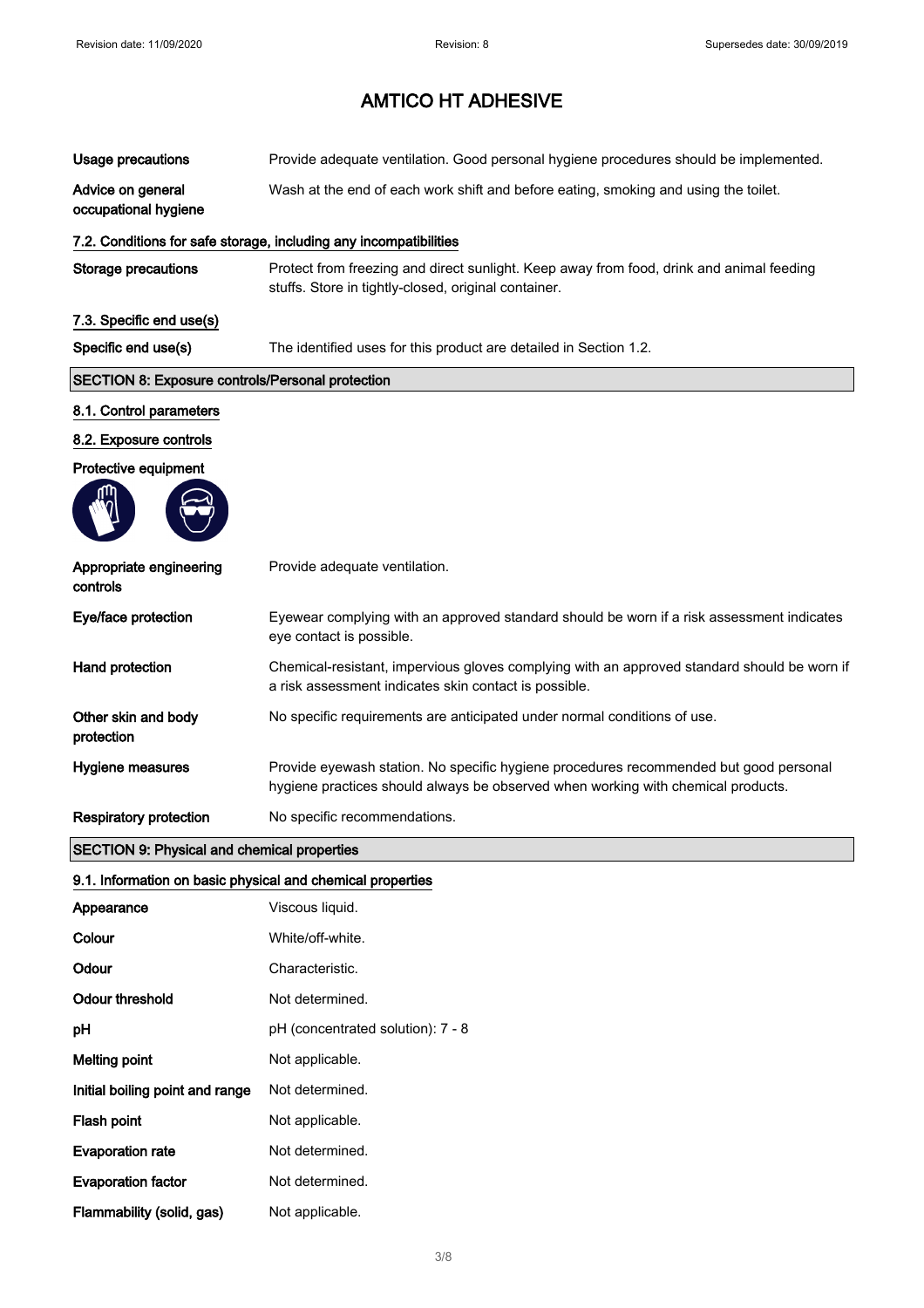| Upper/lower flammability or<br>explosive limits    | Not applicable.                                                                                                     |
|----------------------------------------------------|---------------------------------------------------------------------------------------------------------------------|
| Other flammability                                 | Not applicable.                                                                                                     |
| Vapour pressure                                    | Not determined.                                                                                                     |
| <b>Vapour density</b>                              | Not determined.                                                                                                     |
| <b>Relative density</b>                            | 1.23 @ 20°C                                                                                                         |
| <b>Bulk density</b>                                | Not determined.                                                                                                     |
| Solubility(ies)                                    | Soluble in water.                                                                                                   |
| <b>Partition coefficient</b>                       | Not applicable.                                                                                                     |
| Auto-ignition temperature                          | Not applicable.                                                                                                     |
| <b>Decomposition Temperature</b>                   | Not determined.                                                                                                     |
| <b>Viscosity</b>                                   | 55000 cP @ 20°C                                                                                                     |
| <b>Explosive properties</b>                        | Not applicable.                                                                                                     |
| <b>Explosive under the influence</b><br>of a flame | Not considered to be explosive.                                                                                     |
| <b>Oxidising properties</b>                        | Not applicable.                                                                                                     |
| Comments                                           | Information given is applicable to the product in its ready-to-use form.                                            |
| 9.2. Other information                             |                                                                                                                     |
| Other information                                  | None.                                                                                                               |
| Refractive index                                   | Not available.                                                                                                      |
| Particle size                                      | Not applicable.                                                                                                     |
| Molecular weight                                   | Not determined.                                                                                                     |
| <b>Volatility</b>                                  | 35% (water)                                                                                                         |
| <b>Saturation concentration</b>                    | Not determined.                                                                                                     |
| <b>Critical temperature</b>                        | Not determined.                                                                                                     |
| Volatile organic compound                          | This product contains a maximum VOC content of 16 g/l.                                                              |
| <b>SECTION 10: Stability and reactivity</b>        |                                                                                                                     |
| 10.1. Reactivity                                   |                                                                                                                     |
| Reactivity                                         | There are no known reactivity hazards associated with this product.                                                 |
| 10.2. Chemical stability                           |                                                                                                                     |
| <b>Stability</b>                                   | Stable at normal ambient temperatures and when used as recommended.                                                 |
| 10.3. Possibility of hazardous reactions           |                                                                                                                     |
| Possibility of hazardous<br>reactions              | No specific material or group of materials is likely to react with the product to produce a<br>hazardous situation. |
| 10.4. Conditions to avoid                          |                                                                                                                     |
| Conditions to avoid                                | Avoid freezing. Avoid exposure to high temperatures or direct sunlight.                                             |
| 10.5. Incompatible materials                       |                                                                                                                     |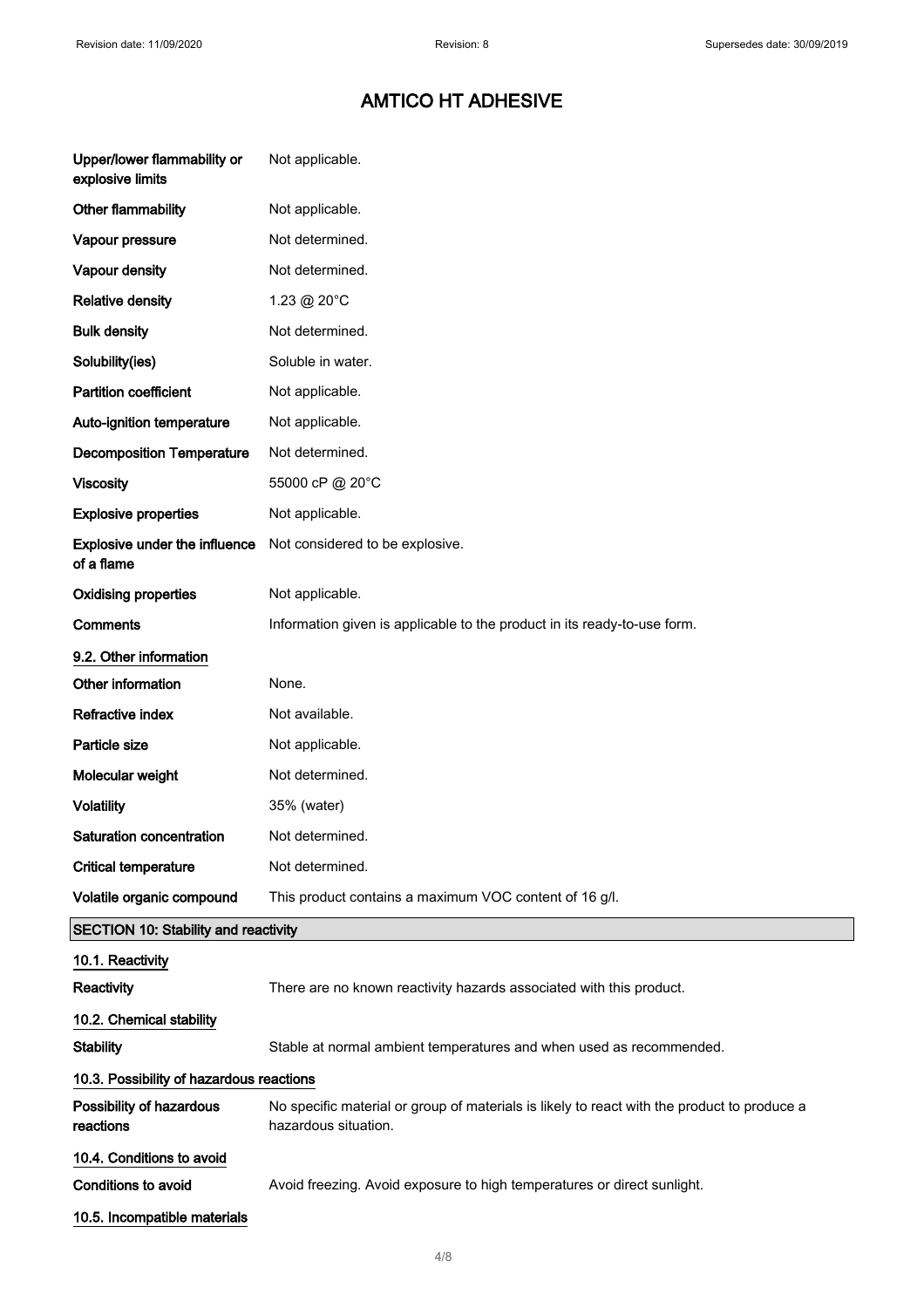| Materials to avoid | No specific material or group of materials is likely to react with the product to produce a |
|--------------------|---------------------------------------------------------------------------------------------|
|                    | hazardous situation.                                                                        |

#### 10.6. Hazardous decomposition products

Hazardous decomposition products Does not decompose when used and stored as recommended.

### SECTION 11: Toxicological information

| 11.1. Information on toxicological effects       |                                                                    |
|--------------------------------------------------|--------------------------------------------------------------------|
| <b>Toxicological effects</b>                     | No information available.                                          |
| Acute toxicity - oral                            |                                                                    |
| Notes (oral LD <sub>50</sub> )                   | No specific test data are available.                               |
| Acute toxicity - dermal                          |                                                                    |
| Notes (dermal LD <sub>50</sub> )                 | No specific test data are available.                               |
| Acute toxicity - inhalation                      |                                                                    |
| Notes (inhalation LC <sub>50</sub> )             | No specific test data are available.                               |
| Skin corrosion/irritation                        |                                                                    |
| Skin corrosion/irritation                        | No information available.                                          |
| Animal data                                      | No specific test data are available.                               |
| Human skin model test                            | No specific test data are available.                               |
| Extreme pH                                       | No specific test data are available.                               |
| Serious eye damage/irritation                    |                                                                    |
| Serious eye damage/irritation                    | No specific test data are available.                               |
| <b>Respiratory sensitisation</b>                 |                                                                    |
| <b>Respiratory sensitisation</b>                 | No specific test data are available.                               |
| <b>Skin sensitisation</b>                        |                                                                    |
| <b>Skin sensitisation</b>                        | No specific test data are available.                               |
| Germ cell mutagenicity                           |                                                                    |
| Genotoxicity - in vitro                          | Not determined.                                                    |
| Genotoxicity - in vivo                           | Not determined.                                                    |
| Carcinogenicity                                  |                                                                    |
| Carcinogenicity                                  | Does not contain any substances known to be carcinogenic.          |
| Target organ for<br>carcinogenicity              | Not relevant.                                                      |
| <b>IARC</b> carcinogenicity                      | Not listed.                                                        |
|                                                  |                                                                    |
| Reproductive toxicity                            |                                                                    |
| Reproductive toxicity - fertility                | Does not contain any substances known to be toxic to reproduction. |
| Reproductive toxicity -<br>development           | Does not contain any substances known to be toxic to reproduction. |
| Specific target organ toxicity - single exposure |                                                                    |
| STOT - single exposure                           | Not applicable.                                                    |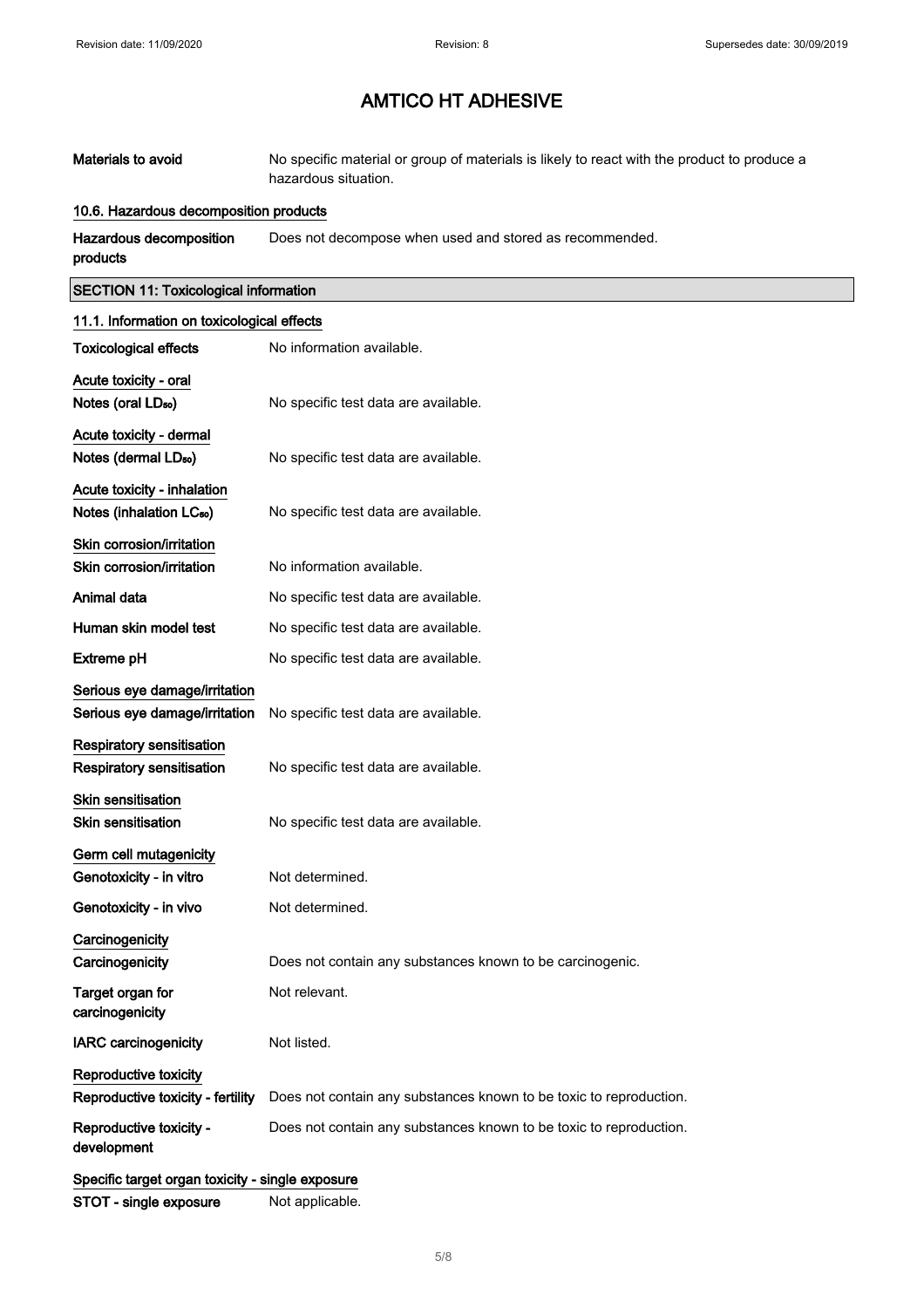| <b>Target organs</b>                                                    | Not relevant.                                                                         |
|-------------------------------------------------------------------------|---------------------------------------------------------------------------------------|
| Specific target organ toxicity - repeated exposure                      |                                                                                       |
| STOT - repeated exposure                                                | Not applicable.                                                                       |
| <b>Target organs</b>                                                    | Not relevant.                                                                         |
| Aspiration hazard<br>Aspiration hazard                                  | Not relevant.                                                                         |
| <b>General information</b>                                              | No specific health hazards known.                                                     |
| Inhalation                                                              | The product is considered to be a low hazard under normal conditions of use.          |
| Ingestion                                                               | No harmful effects expected from quantities likely to be ingested by accident.        |
| <b>Skin contact</b>                                                     | Skin irritation should not occur when used as recommended.                            |
| Eye contact                                                             | May cause discomfort.                                                                 |
| Acute and chronic health<br>hazards                                     | No specific health hazards known.                                                     |
| <b>Medical symptoms</b>                                                 | No specific symptoms known.                                                           |
| <b>Medical considerations</b>                                           | No information available.                                                             |
| <b>SECTION 12: Ecological information</b>                               |                                                                                       |
| Ecotoxicity                                                             | There are no data on the ecotoxicity of this product.                                 |
| 12.1. Toxicity                                                          |                                                                                       |
| <b>Toxicity</b>                                                         | Not considered toxic to fish.                                                         |
| Acute aquatic toxicity                                                  |                                                                                       |
| Acute toxicity - fish                                                   | No specific test data are available.                                                  |
| Acute toxicity - aquatic<br>invertebrates                               | Not determined.                                                                       |
| Acute toxicity - aquatic plants                                         | Not determined.                                                                       |
| Acute toxicity -<br>microorganisms                                      | Not determined.                                                                       |
| Acute toxicity - terrestrial                                            | Not determined.                                                                       |
| Chronic aquatic toxicity<br>Chronic toxicity - fish early life<br>stage | Not determined.                                                                       |
| Short term toxicity - embryo                                            |                                                                                       |
| and sac fry stages                                                      | Not determined.                                                                       |
| Chronic toxicity - aquatic<br>invertebrates                             | Not determined.                                                                       |
| 12.2. Persistence and degradability                                     |                                                                                       |
|                                                                         | Persistence and degradability There are no data on the degradability of this product. |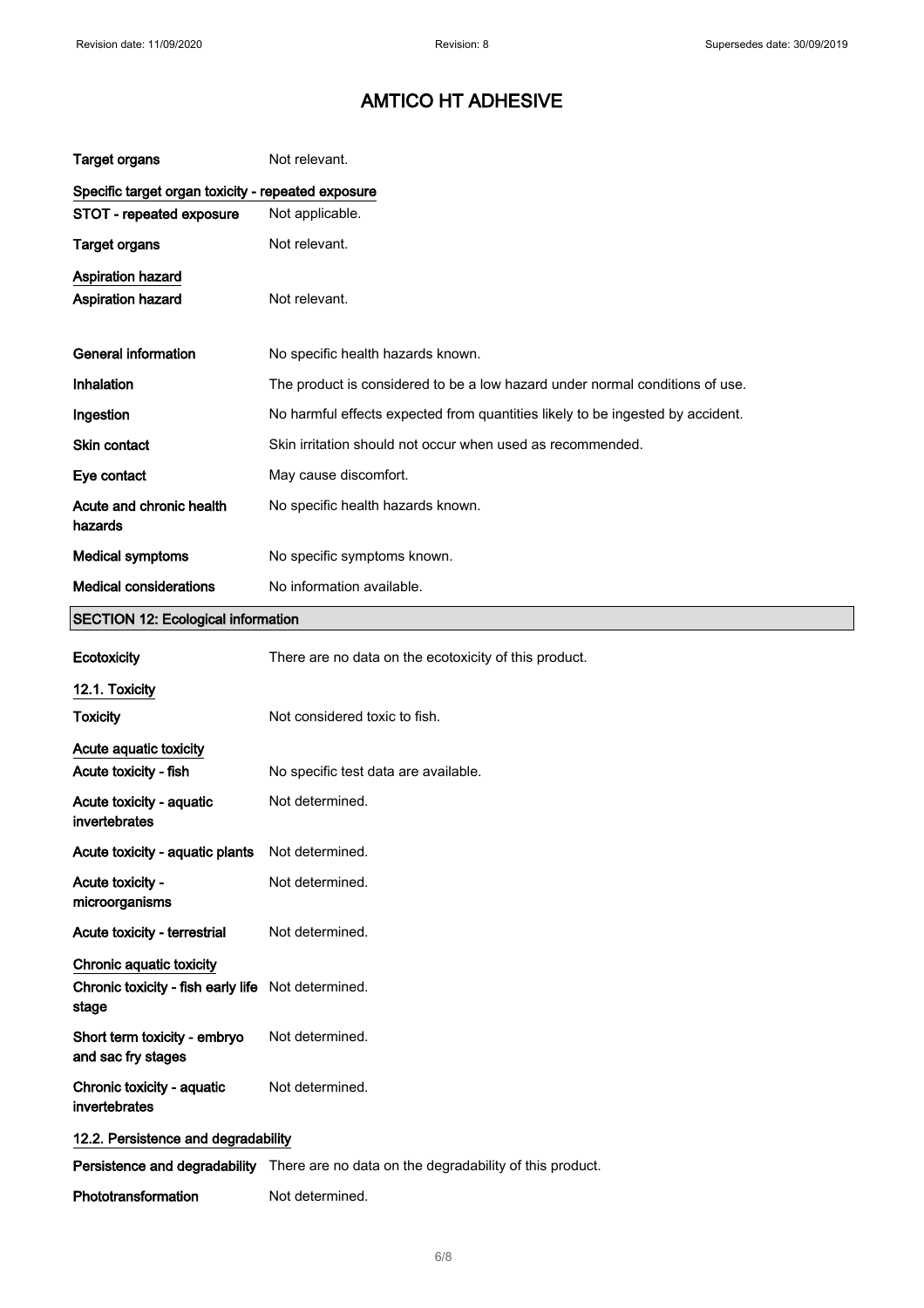| Stability (hydrolysis)                                      | Not determined.                                                                                                                                                |
|-------------------------------------------------------------|----------------------------------------------------------------------------------------------------------------------------------------------------------------|
| Biodegradation                                              | Not determined.                                                                                                                                                |
| Biological oxygen demand                                    | No specific test data are available.                                                                                                                           |
| Chemical oxygen demand                                      | No specific test data are available.                                                                                                                           |
| 12.3. Bioaccumulative potential                             |                                                                                                                                                                |
| <b>Bioaccumulative potential</b>                            | No data available on bioaccumulation.                                                                                                                          |
| <b>Partition coefficient</b>                                | Not applicable.                                                                                                                                                |
| 12.4. Mobility in soil                                      |                                                                                                                                                                |
| <b>Mobility</b>                                             | The product is non-volatile.                                                                                                                                   |
| Adsorption/desorption<br>coefficient                        | Not determined.                                                                                                                                                |
| Henry's law constant                                        | Not determined.                                                                                                                                                |
| Surface tension                                             | Not determined.                                                                                                                                                |
| 12.5. Results of PBT and vPvB assessment                    |                                                                                                                                                                |
| Results of PBT and vPvB<br>assessment                       | This substance is not classified as PBT or vPvB according to current EU criteria.                                                                              |
| 12.6. Other adverse effects                                 |                                                                                                                                                                |
| Other adverse effects                                       | None known.                                                                                                                                                    |
| <b>SECTION 13: Disposal considerations</b>                  |                                                                                                                                                                |
|                                                             |                                                                                                                                                                |
| 13.1. Waste treatment methods                               |                                                                                                                                                                |
| Disposal methods                                            | Collect and place in suitable waste disposal containers and seal securely. Dispose of waste<br>product or used containers in accordance with local regulations |
| <b>SECTION 14: Transport information</b>                    |                                                                                                                                                                |
| General                                                     | The product is not covered by international regulations on the transport of dangerous goods<br>(IMDG, IATA, ADR/RID).                                          |
| 14.1. UN number                                             |                                                                                                                                                                |
| Not applicable.                                             |                                                                                                                                                                |
| 14.2. UN proper shipping name                               |                                                                                                                                                                |
| Not applicable.                                             |                                                                                                                                                                |
| 14.3. Transport hazard class(es)                            |                                                                                                                                                                |
| No transport warning sign required.                         |                                                                                                                                                                |
| 14.4. Packing group                                         |                                                                                                                                                                |
| Not applicable.                                             |                                                                                                                                                                |
| 14.5. Environmental hazards                                 |                                                                                                                                                                |
| Environmentally hazardous substance/marine pollutant<br>No. |                                                                                                                                                                |